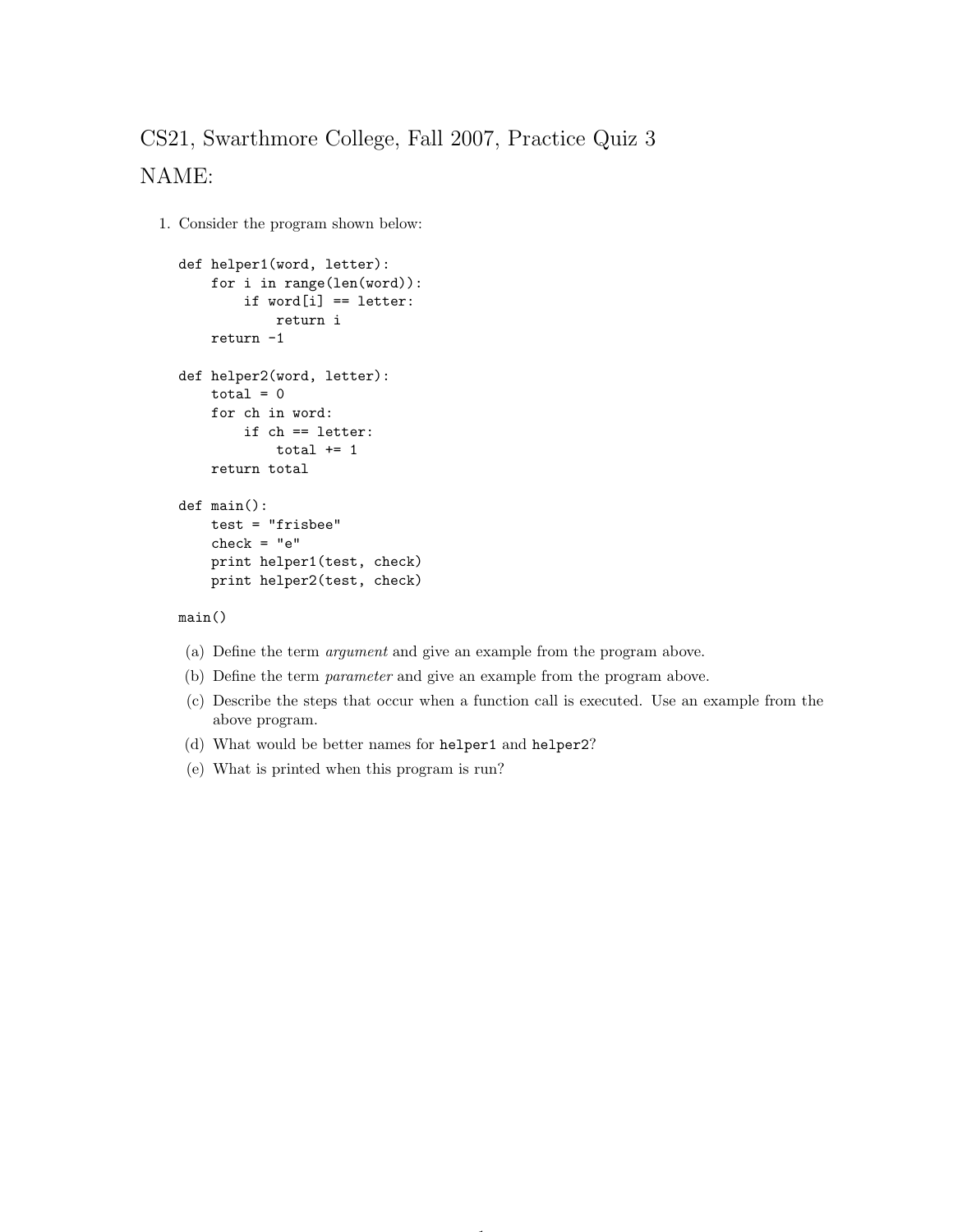2. Consider the function below which is intended to determine whether a given number is negative, zero, or positive.

 $\sim$ 

```
def testNumber(n)
    if n < 0:
        print "negative"
    if n > 0:
        print "positive"
    else:
        print "zero"
```
- (a) What will be printed for testNumber(5)?
- (b) What will be printed for testNumber(-5)?
- (c) What will be printed for testNumber(0)?
- (d) Does the function give the desired result? If not, write a corrected version below.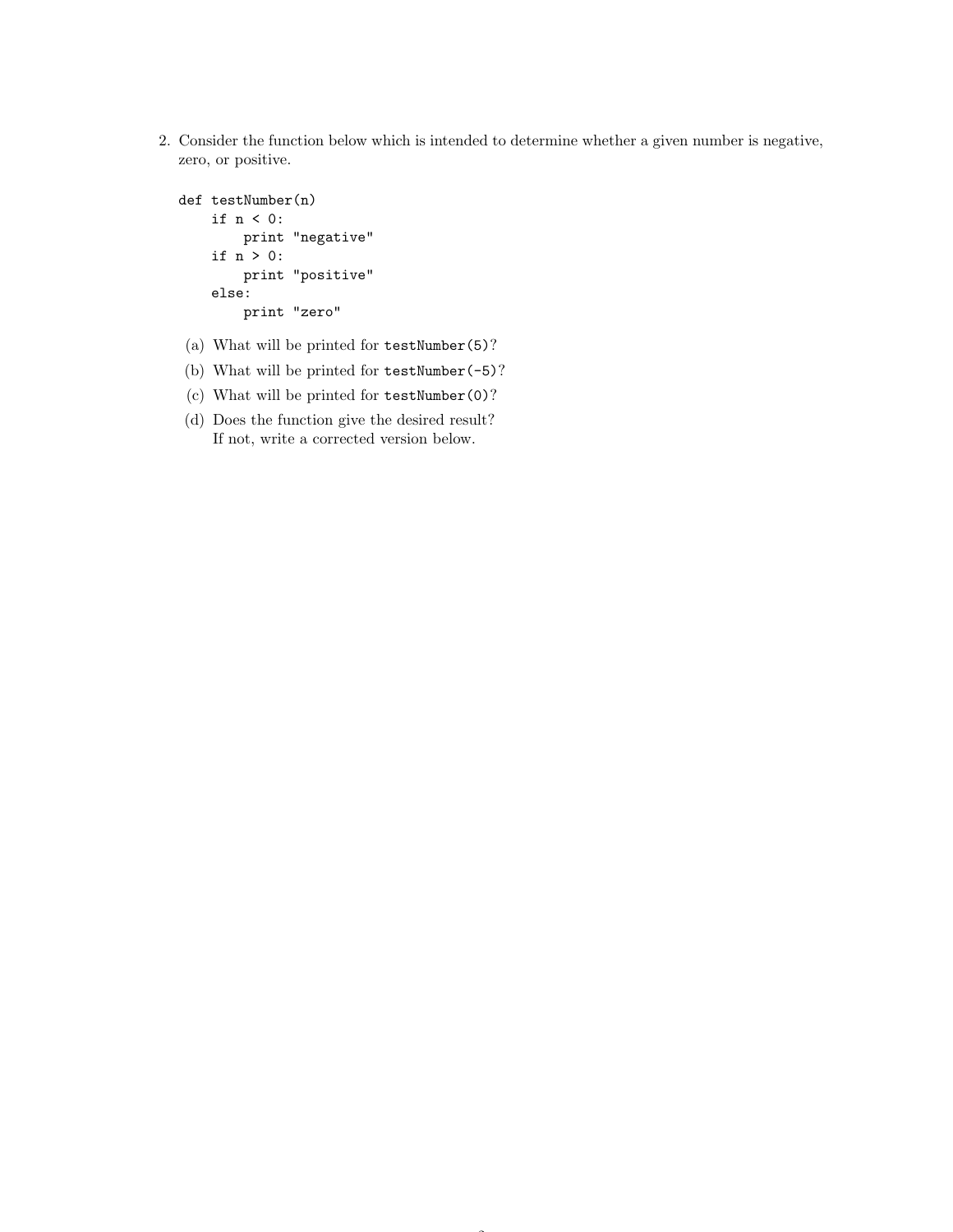3. A person is eligible to be a US senator if he or she is at least 30 years old and has been a citizen for at least 9 years. Write a program that takes a person's age and years of citizenship as input and returns their eligibility for the Senate. For example:

 $\sim$ 

>>> main() Enter your age >> 30 Enter years US citizen >> 5 Eligibility for the Senate: You have not been a US citizen long enough.

>>> main() Enter your age >> 30 Enter years US citizen >> 10 Eligibility for the Senate: You are eligible!

>>> main() Enter your age >> 29 Enter years US citizen >> 10 Eligibility for the Senate: You are too young.